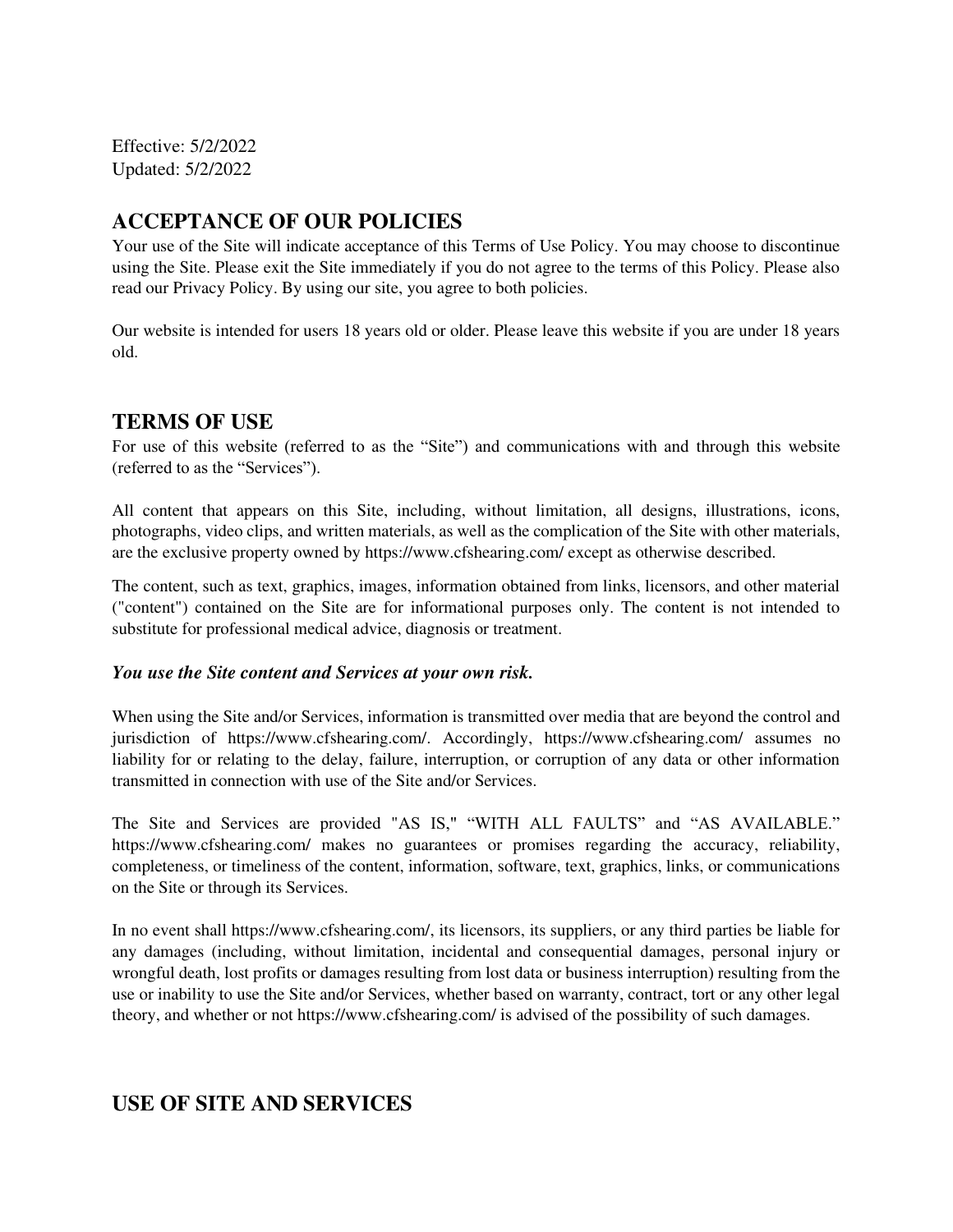Do not misuse our Site or Services. Do not interfere with our Site or Services or try to access them using a method other than the interface and the instructions that we provide. Do not send automated queries of any sort to our system without express permission in advance from https://www.cfshearing.com/. Sending automated queries consumes resources and can potentially degrade the performance of our Site and/or Services. You may use our Site or Services only as permitted by our terms and applicable law, including applicable export and re-export control laws and regulations. We may suspend or stop providing our Site or Services to you if you do not comply with our terms or policies or if we are investigating suspected misconduct. https://www.cfshearing.com/ reserves the right to avail itself to applicable Federal, local, and international laws when necessary to protect its interests and rights.

#### **USE OF CONTENT**

In many cases, it's not necessary to contact us for permission to use our content. Please read the following guidelines. For questions or reprint situations not covered here, please visit our Privacy Policy or contact https://www.cfshearing.com/ at https://www.cfshearing.com/contact

### **ADVERTISEMENTS AND LINKS TO OTHER SITES**

https://www.cfshearing.com/ does not endorse the content on any third-party websites. https://www.cfshearing.com/ cannot be and is not responsible for the content of linked third-party sites, sites framed within the Site or third-party advertisements, and does not make any representations regarding their content or accuracy. Use of third-party websites is at your own risk and subject to the terms and conditions of use for such sites.

### **INTERPRETATION**

This Agreement shall not be construed against either Party as the author or drafter of the Agreement.

The headings within this Agreement are not to be used as an aid in interpretation and are purely for convenience.

#### **ASSIGNMENT**

We may freely assign these Terms and all of the policies and other documents incorporated or referenced, including all rights, licenses, data, and obligations under it or them, in whole or in part, and without notice, for any reason, including for the purpose of internal restructuring.

#### **WAIVER**

Our failure to exercise or enforce any right or provision of these Terms will not constitute a waiver or such right or provision.

### **SEVERABILITY**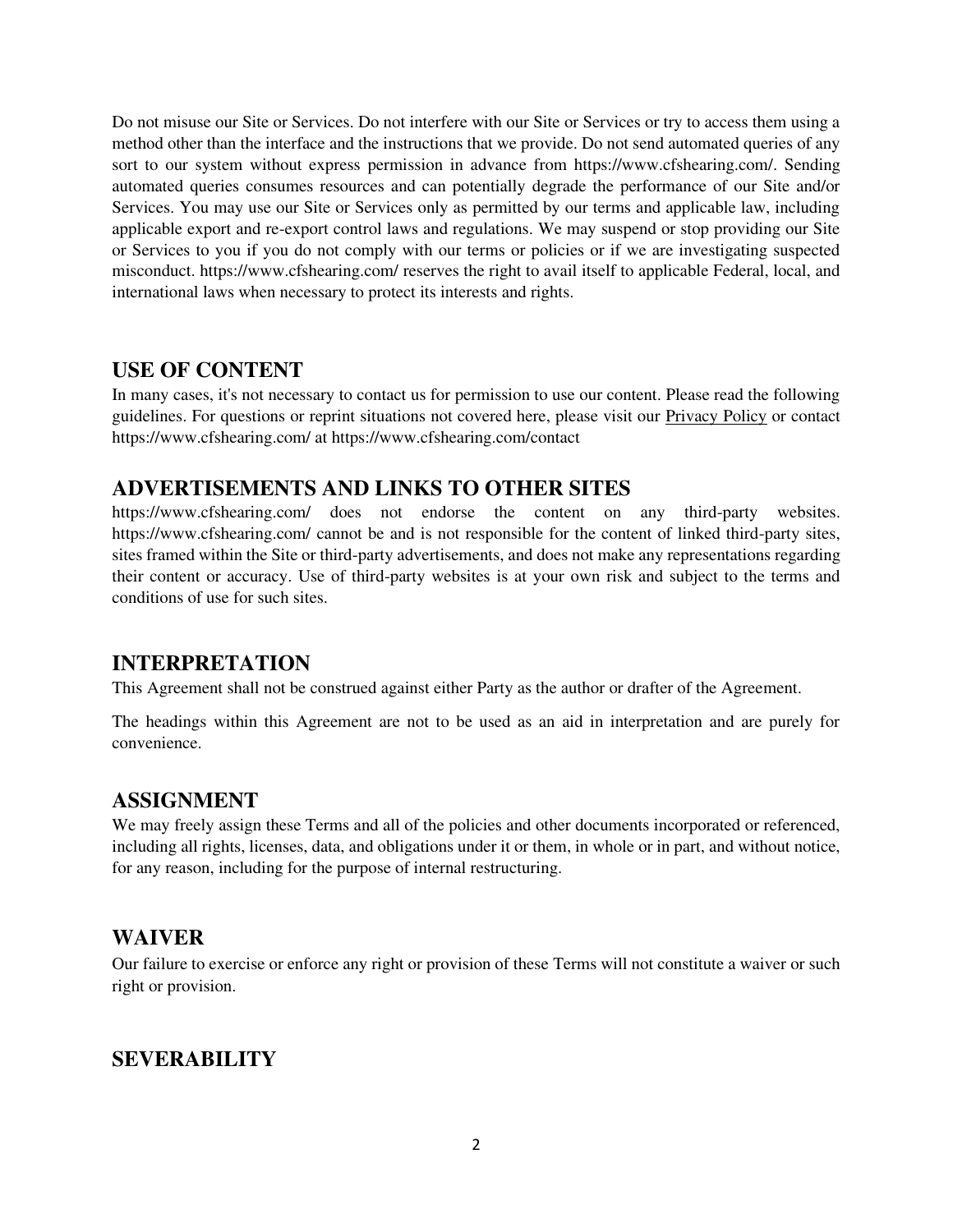Should any provision of this Agreement be declared or determined by any court to be illegal or invalid, the validity of the remaining parts, terms, or provisions shall not be affected thereby and said illegal or invalid part, term, or provision shall be deemed not to be a part of this Agreement.

### **BINDING ARBITRATION AGREEMENT**

**THE PARTIES TO THIS AGREEMENT WILL SUBMIT ALL DISPUTES ARISING UNDER THIS AGREEMENT TO ARBITRATION IN NEW JERSEY BEFORE A SINGLE ARBITRATOR OF THE AMERICAN ARBITRATION ASSOCIATION. THE ARBITRATOR SHALL BE AN ATTORNEY ADMITTED TO PRACTICE NEW JERSEY LAW. NO PARTY TO THIS AGREEMENT WILL CHALLENGE THE JURISDICTION OR VENUE PROVISIONS AS PROVIDED IN THIS SECTION. NOTHING CONTAINED HEREIN SHALL PREVENT EITHER PARTY FROM OBTAINING AN INJUNCTION.** 

#### **CLASS ACTION WAIVER**

**THESE TERMS DO NOT ALLOW CLASS ACTION SUITS; YOU AND https://www.cfshearing.com/ HEREBY AGREE THAT EACH MAY BRING CLAIMS AGAINST THE OTHER ONLY IN YOUR OR ITS INDIVIDUAL CAPACITY. ANY QUESTION REGARDING THE ENFORCEABILITY OR INTERPRETATION OF THIS PARAGRAPH WILL BE DECIDED BY A COURT AND NOT THE ARBITRATOR.**

#### **VENUE AND FORUM**

If for any reason a Dispute proceeds in court rather than through arbitration, all such Disputes (regardless of theory) arising out of or relating to these Terms, or the relationship between you and us, will be brought exclusively in the courts located in the county of Somerset, New Jersey, or the United States District Court, District of New Jersey. In such cases, you and we agree to submit to the personal jurisdiction of the courts located within the county of Somerset, New Jersey, or District of New Jersey, and agree to waive any and all objections to the exercise of jurisdiction over the parties by such courts and to venue in such courts.

#### **CHOICE OF LAW**

These Terms and the relationship between the parties, including any claim or dispute that might arise between the parties, whether sounding in contract, tort, or otherwise, will be governed by the laws of the State of New Jersey without regard to its conflict of law provisions. In no event will the parties bring claims against one another under the laws of another jurisdiction.

### **INDEMNIFICATION**

By using the Site and/or Services, you agree to defend, indemnify and hold https://www.cfshearing.com/, its officers, directors, authors, employees, agents, licensors, corporate partners, advisors, advisory board and suppliers, harmless from and against any claims, actions or demands, liabilities and settlements including without limitation, reasonable legal and accounting fees, resulting from or alleged to result from any problem related to the Site and/or Services.